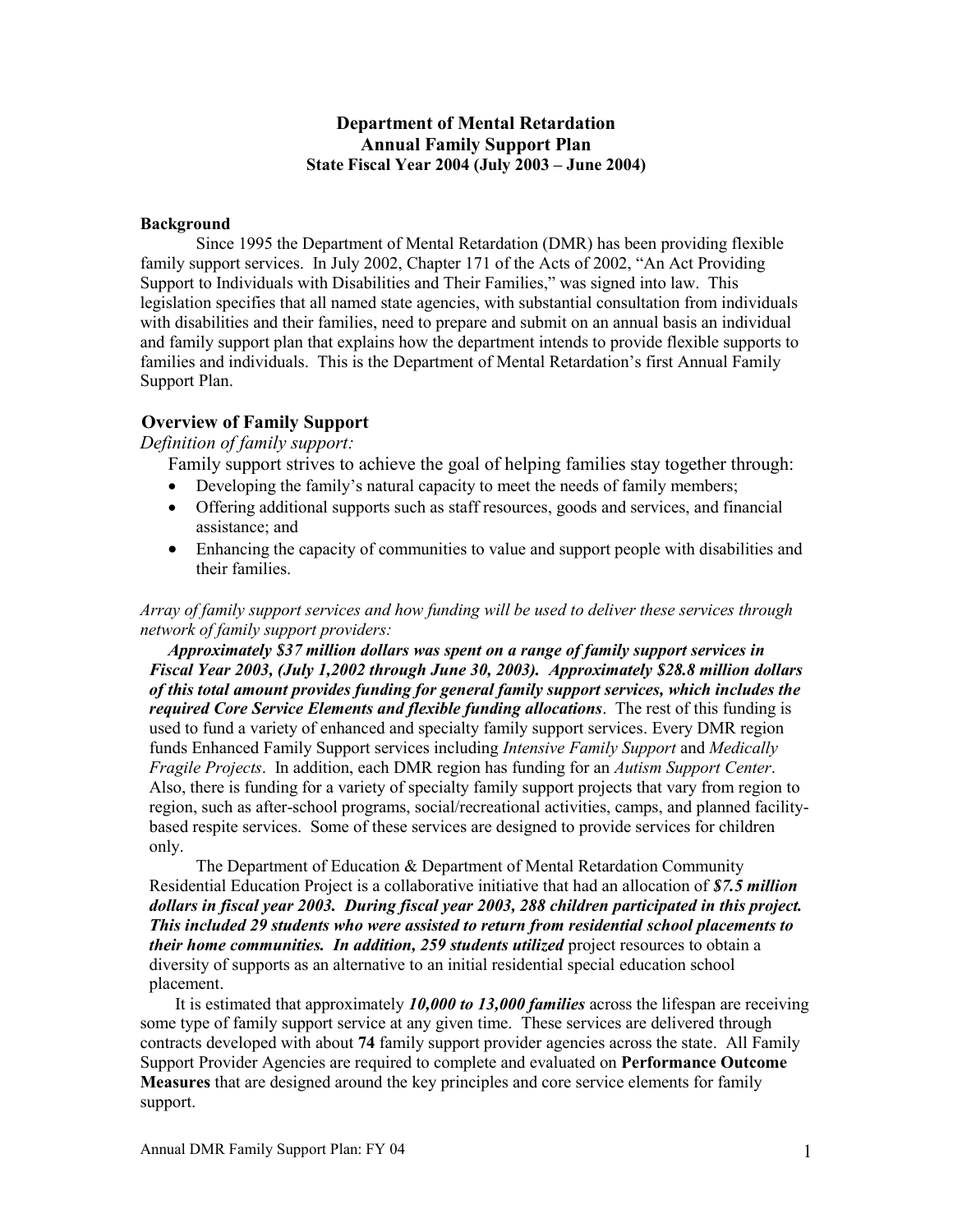In July 2002, the Department issued the *New Family Support Guidelines and Procedures.* This is a document that describes the goals and principles of family support, the core service elements to be offered and other supports available, and all of the operational requirements. This document was first published in 1995 and most recently revised in July 2002.

#### *DMR internal family support network:*

Presently DMR is organized into four regions with Regional Directors, and 23 Area Offices with Area Directors, all under the umbrella of Central Office. Each DMR region has a Director of Family Support Services. In each Area Office there is a Children's Coordinator who generally works with children under the age of 18 years and their families, and a Transition Coordinator who works with individuals generally between the ages of 18 and 22. Adults over the age of 22 who have met the eligibility criteria for DMR services are assigned a Service Coordinator and participate in an Individual Service Planning process.

#### *This needs to be revised*

*Process for obtaining "substantial" input from families regarding current family support services:*

The Department used several approaches to get input from family members to help assess the Department's current system of family support and to help craft this Annual Family Support Plan. One approach involved hosting forums with family members that were held across the five regions of the state in December 2002 – January 2003 in partnership with Massachusetts Families Organizing for Change (MFOFC). These forums provided the opportunity to get direct, face-toface input from families about the strengths and gaps in our current system of family support. The results of these forums are described in a separate report and were used in the development of this plan. A second approach involved the administration of a mail survey to family members regarding their opinions of the services and supports for children with disabilities and their families. We have also conducted a parallel survey with families of adults who reside in the family home. Both of these activities are part of the "National Core Indicator Project" that DMR participates in along with twenty-two other states. The survey for families of children with disabilities was sent to approximately 1500 randomly selected families from across the state, who have a child under the age of 18 and who are receiving family support services. These results will also be used to guide priorities for the annual family support plan.

#### **Focus Areas**

**I. Family Empowerment:** Opportunities for families and individuals to be involved in the development of agency policies and procedures, program development, and evaluation of services.

*Current Activities:*

- 1. The Department, in partnership with MFOFC, hosted five regional forums for family members in December 2002 – January 2003 to gather assessment information on current strengths of the agency's family support system and to identify gaps and concerns. This information helped inform the development of this Plan. *Update/revise*
- 2. The Department has initiated family-governed and family-directed projects across the state to enable families to exercise increasing control and influence over the direction and operation of these family support services. Information about these initiatives is included in the Department's "Family Support Guidelines and Procedures."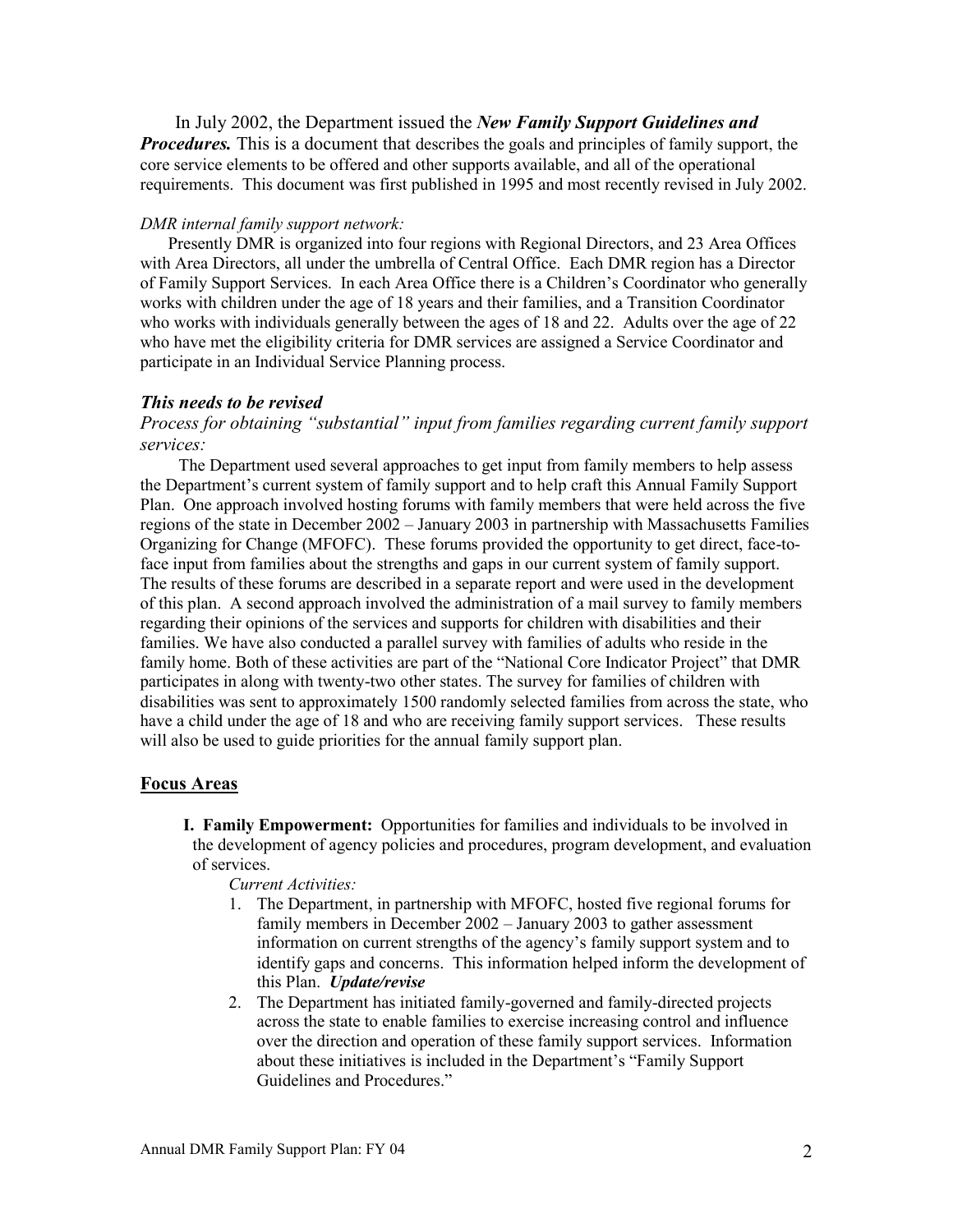- 3. Through goal setting and monitoring, Department staff will work with Family Support Provider Agencies to improve their performance in meeting contractual requirements and Performance Outcome Measures, with a particular emphasis on the following expectations: to provide opportunities for the establishment of family councils; to get family member input on policies and program development; and to at least annually conduct satisfaction surveys with families to get information about supports provided and ways to enhance services for families.
- *4.* The Department has convened ad-hoc groups of family members at different times to get specific feedback and input on program development and policy changes and initiatives; Examples include: revisions to the Family Support Guidelines and Procedures, the development of the Family Support Request for Response, and planning activities regarding the Home and Community Based Waiver for Children.

*New Initiatives:*

- 1. The Department will establish a Statewide Family Support Council representative of the geographic, cultural, ethnic, and linguistic diversity of families in Massachusetts. Its primary purposes will be to advise the Department on issues that affect the well-being of families with family members who are either living at home or have recently transitioned from their home, and to be an important vehicle to receive "substantial consultation" from families in crafting and implementing the Department's Annual Family Support Plan. It will be important for representatives on the Statewide Council to be in touch with the "grassroots" so that it maintains it independence and integrity. The Department will set aside some funding to pay for some of the costs necessary for family participation, such as respite, transportation, translation, etc. *Status: Accomplished*
- 2. The Department will host a variety of regular and well-publicized local and regional forums for feedback on service delivery and program development needs, including but not limited to town meetings, small focus groups, information-sharing sessions, etc. These forums will provide input to be used in the development of the Annual Family Support Plan and to also determine satisfaction with activities outlined in the Plan.

*Status: we did this to some extent. Should we keep this/modify this?*

## **II. Family Leadership**

*Current Activities:*

- 1. The Department provides support for family-directed groups to provide educational and leadership opportunities for families, such as the Family Leadership Series sponsored by MFOFC.
- 2. As part of the Core Service Elements, Family Support Provider Agencies are expected to provide and offer varied educational and learning opportunities for families and individuals that are responsive to their specific interests and needs.
- 3. In partnership between the Department and the Arc, fifteen Family-to Family Support Centers provide a range of educational and training opportunities on a range of topics, as well as mentoring and clinical support services to families covered under the Boulet Settlement Agreement, to help them develop more independent living options for their family member. These services also help develop a network among families for ongoing support and assistance.

*New Initiatives:*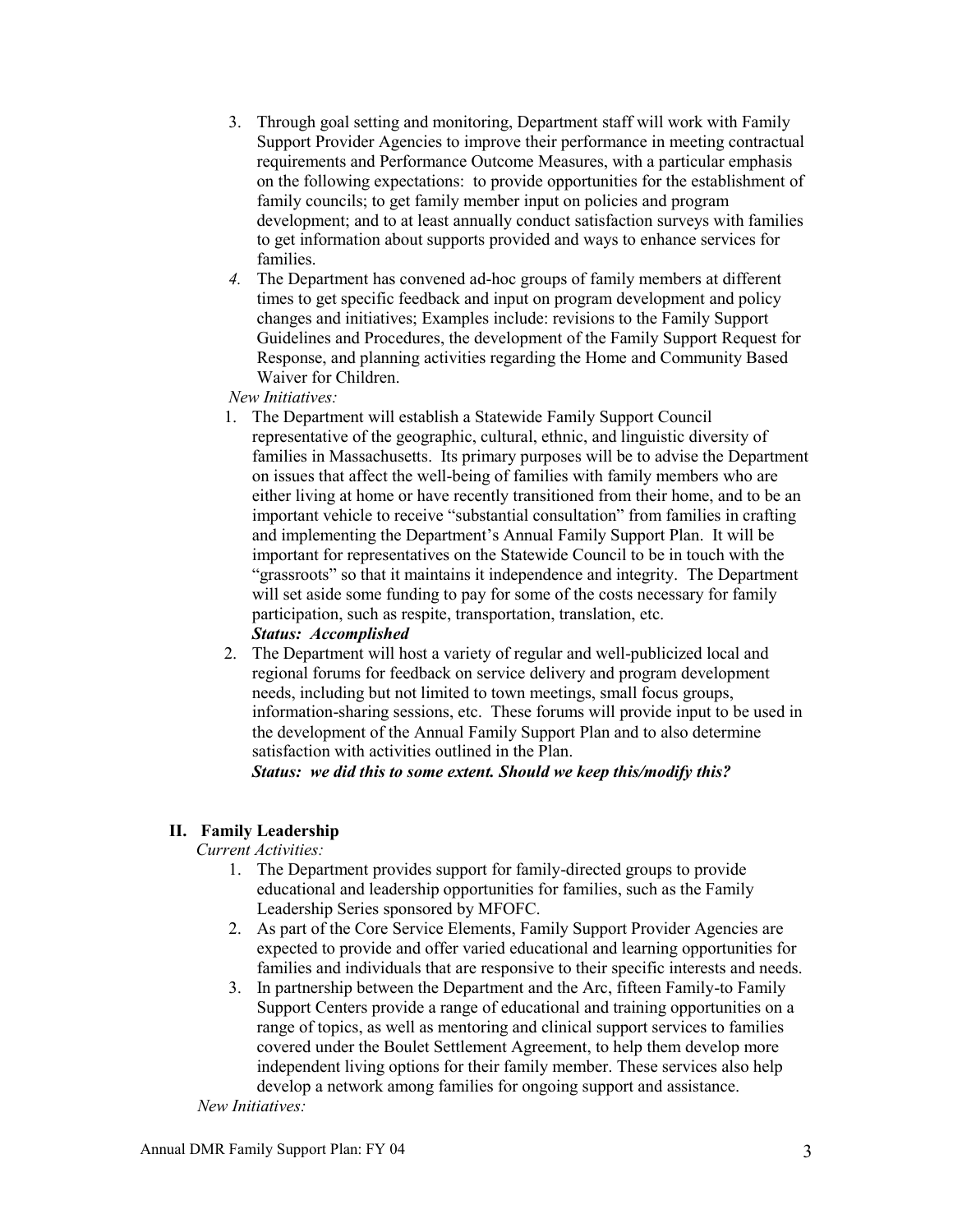- 1. The Department will provide funding for leadership development opportunities for families in all of the DMR regions. *Status: have initiate seed funding in Metro region to do some trainings, and begin outreach and support organizational efforts*
- 2. Department staff will explore with family members the types of support and assistance that may be helpful to them as they plan for and encourage more independent lifestyles with their adult son or daughter, including moving out of the family home. One avenue of exploration will involve the resources of the existing Family to Family Centers mentioned above. *Status: we didn't do much here; continue? Modify?…..*

### **III. Family Support Resources and Funding**

*Current Activities:*

- 1. The Department will continue flexibility in funding options to support individuals and families.
- *2.* The Department will continue funding for enhanced and specialized services in order to respond to the specific needs of individuals and families, e.g. the Medically Fragile Projects, the Intensive Flexible Family Support Services.

### *New Initiatives:*

1. The "Family Support Guidelines and Procedures" will be updated to ensure that departmental funding mechanisms and policies and procedures support flexibility in services to eligible individuals and their families. When finalized, Department staff will implement a variety of ways to disseminate these and offer training on the key changes to both DMR staff and provider agencies, creating an opportunity to also address improved consistency in how services are provided across the state.

## *Status: In process- continue*

2. The Department will pursue federal reimbursement for family support services through the development and approval of a Home and Community Based Waiver for Children.

#### *Status: In process- continue*

**3.** The Department will develop a variety of ways to share information and support families and their adult family member in exploring and pursuing more flexible, consumer and family driven approaches in the design and purchasing of support services. Some of these approaches include, but are not limited to, funding partnerships between families and DMR, self-determination initiatives, and expanded utilization of an Intermediary Service Organization (ISO). This information may be most applicable to individuals in the process of transitioning from school to adult life and their families, and outreach efforts will initially be focused on reaching this group.

*Status: Conference in western MA; some work with ISO- what else? Should and how should we continue this effort?*

## **IV. Accessing Services and Supports**

*Current Activities:*

- 1. The Department has developed a website for the agency and will work to enhance the family support information on the website to be more helpful to families.
- 2. The Department, in partnership with other groups, offers a variety of ways for families to access information about services and resources, such as, New England Index, MassCares, First Call (United Way), etc. The Department will work to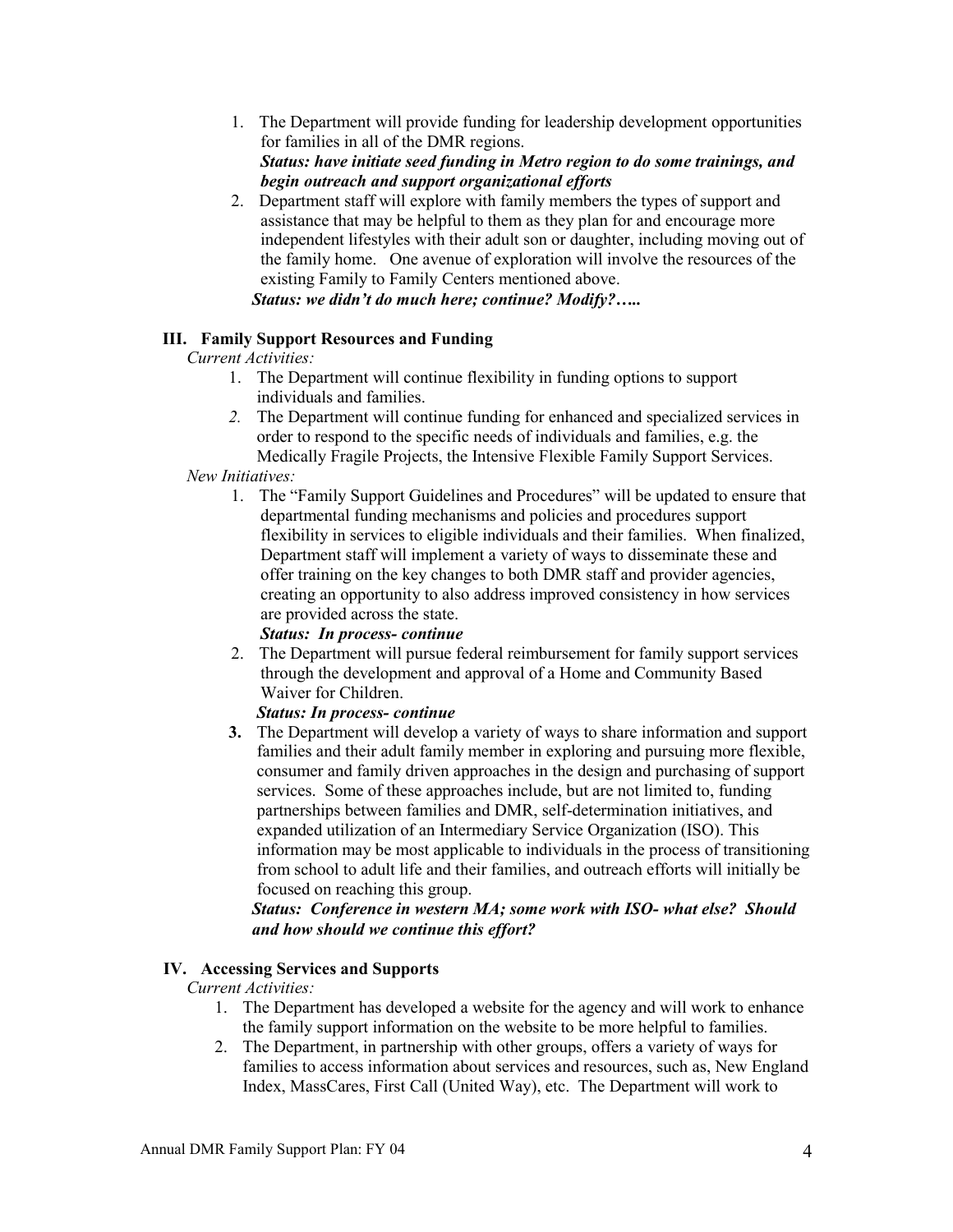improve publicity and information about these resources to help make sure families are aware of and can access them.

*New Initiatives:*

1. Each DMR region will develop and make available Family Support resource information that provides both a comprehensive listing of the Family Support Provider Agencies in their region, and contact information for other family support organizations and resources both in their region and statewide. This information will be developed to be responsive to the primary cultural, ethnic and linguistic backgrounds of families in each region.

### *Status: Not accomplished except for western region. Are we committed to doing this and how?*

**2.** The Department will develop a "Family Support Handbook" that will be an abridged version of key sections of the Family Support Guidelines and Procedures that is of greatest importance and relevance to families in using family support services.

### *Status: In process – cannot be done until revisions to Guidelines are completed*

# **V. Culturally Competent Outreach and Support**

*Current Activities:*

- 1. The Department will continue to support a number of existing cultural initiatives in western Massachusetts and with the Family Governing Boards in Boston representing different cultural and linguistic communities, as well as focused outreach and family support initiatives in many other areas and regions.
- *2.* The Department has established a Diversity Council and has a Diversity Plan that includes a focus on staff training on diversity and more culturally competent service delivery.

*New Initiatives:*

1. The Department will develop a comprehensive and streamlined system for the translation of DMR information and materials and the provision of interpretation services, in order to promote the delivery of culturally competent family support services.

## *Status: In process, to some extent. Do we want to modify or focus this?*

2. As part of the Core Service Elements, Family Support Provider Agencies are expected to respond to the specific ethnic, cultural and linguistic needs of families in the geographic area that they serve. DMR staff will utilize the performance outcome monitoring process to evaluate progress in this area and work with provider agencies to improve their cultural competence.

*Status: ongoing – how do we monitor/evaluate progress?*

**3.** The Department will explore different grant opportunities and outreach initiatives to build upon and expand multi-cultural efforts and services, e.g. funding through the Administration on Developmental Disabilities, the Capacity Interchange Project at the Institute for Community Inclusion, etc…

# *Status: Applied for & received grant award from ADD for one year planning grant to design a One Stop Family Center in Springfield. Will be applying for 3 year implementation grant. Other activities……*

# **VI. Interagency Collaboration**

*Current Activities:*

1. The Department of Education and Department of Mental Retardation Community Residential/Education Project has been in operation since 1995. It is designed to assist individuals who are returning from residential school placements to their